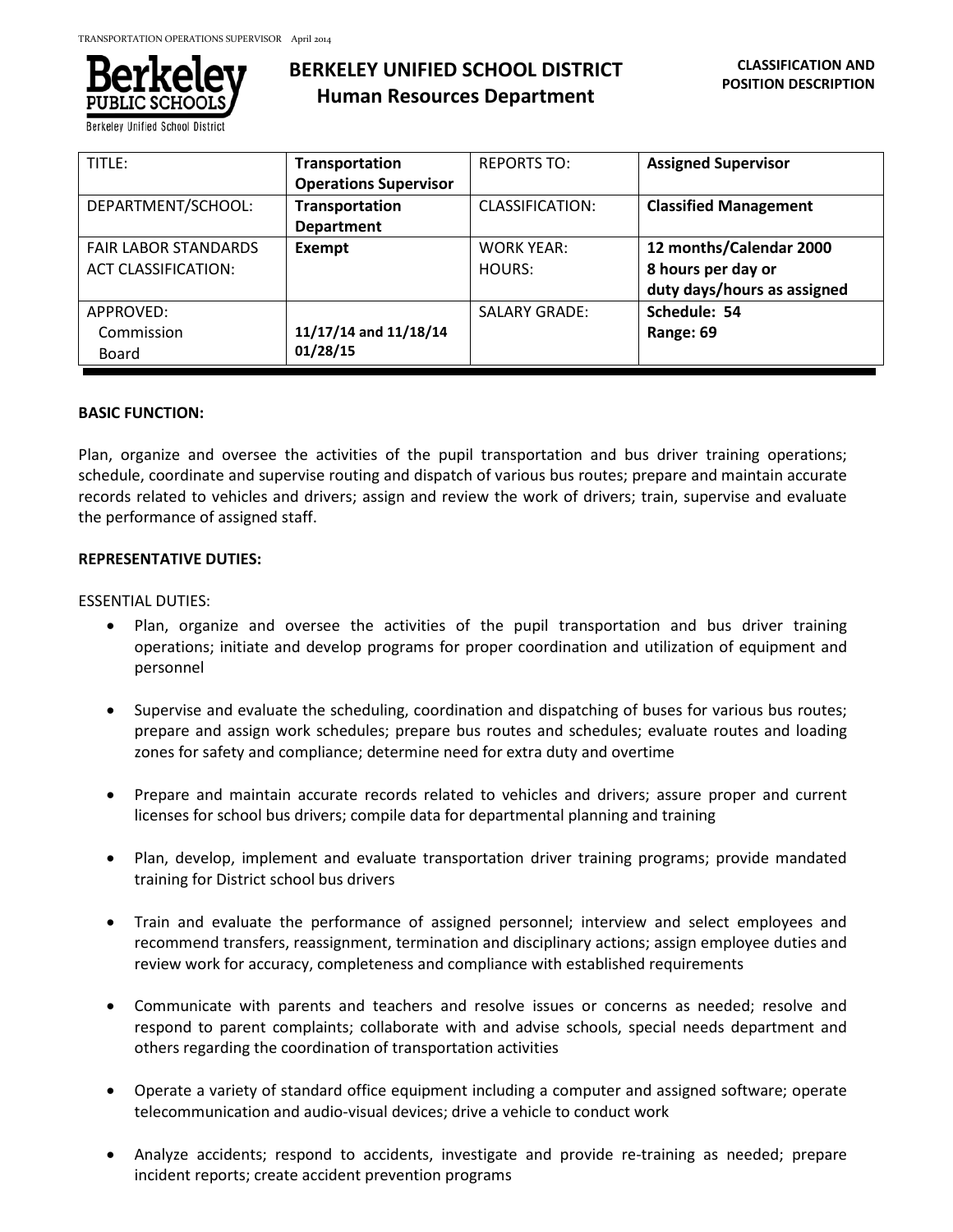- Coordinate disaster preparedness logistics when applicable; assist the Manager in administering the emergency preparedness program when applicable; maintain communications with local and State emergency services when applicable
- Collaborate in the preparation of the department budget; analyze and review budgetary and financial data; control and authorize expenditures in accordance with established limitations
- Serve as Transportation Manager in the absence of the Manager

## OTHER DUTIES:

Perform related duties as assigned

## **KNOWLEDGE AND ABILITIES:**

#### KNOWLEDGE OF:

Practices, procedures and equipment for operation of a school district transportation system

California Code of Regulations, Education Codes, Vehicle Codes, Penal Codes and other federal, State and local laws, rules and regulations related to assigned activities

- Principles and practices of bus driver training
- Maintenance practices and procedures for school buses
- Budget preparation and control
- Research methods and analysis techniques
- Safe work practices and safety equipment related to assigned activities
- Operation of a computer and assigned software
- Safe and defensive driving practices
- Proper operation of school buses
- Applicable traffic and pupil transportation laws, codes and regulations
- Record-keeping techniques
- Interpersonal skills using tact, patience and courtesy
- Principles and practices of supervision and training

#### ABILITY TO:

Plan, organize and oversee the activities of the pupil transportation and bus driver training operations Schedule, coordinate and supervise routing and dispatch of various bus routes Prepare and maintain accurate records related to vehicles and drivers Train, supervise and evaluate personnel Assure compliance with safety and regulatory requirements on an on-going basis Analyze situations accurately and determine effective course of action Estimate and requisition supplies and equipment Apply and interpret policies and procedures related to student transportation Read and interpret maps Communicate effectively with others to exchange information Establish and maintain cooperative and effective working relationships with others Work independently with little direction Plan and organize work

#### **EDUCATION AND EXPERIENCE:**

Any combination equivalent to: associate's degree in business administration or related field and five years of increasingly responsible transportation program experience